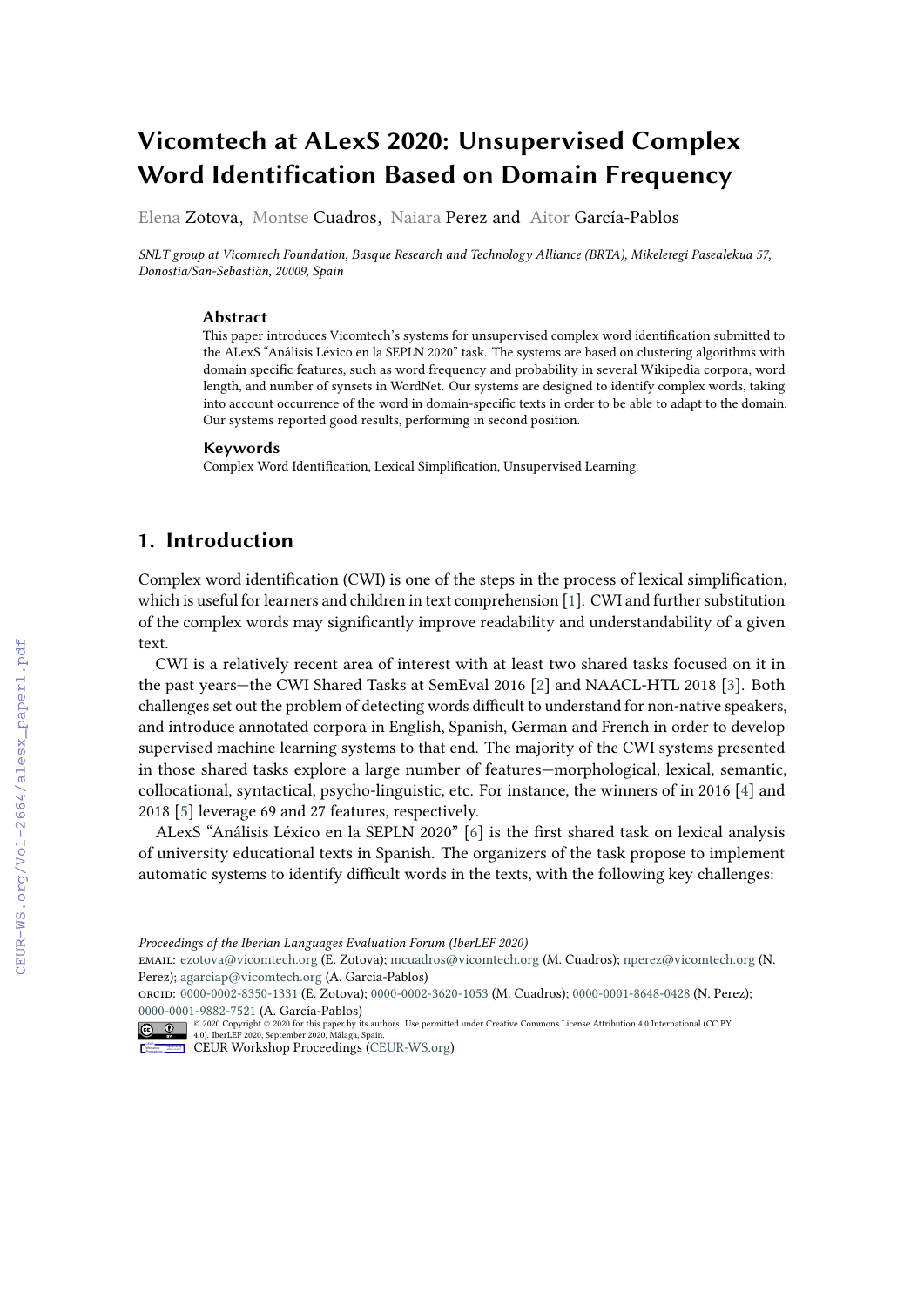<span id="page-1-0"></span>**Table 1** Corpus characteristics

|                            | Number |
|----------------------------|--------|
| Transcriptions (documents) | 55     |
| Subjects                   | 25     |
| Words                      | 68,414 |
| Complex words              | 1,084  |
| Words/document, avg        | 1,244  |
| Words/document, max        | 2,646  |
| Words/document, min        | 465    |

- The difficult terms have to be within the scope of an academic content, which implies that many technical terms should be excluded because they are commonly used in the domain; that is, the systems should be able to adapt to the domains/university subjects in the dataset.
- The task has been evaluated according to the manual annotations of the organizers over the given corpus. The corpus was released without the annotations and no annotation scheme has been published; thus, the participants have had to elaborate their own definition of 'complex word'.
- As no training data has been released, all the automatic systems are expected to use unsupervised learning algorithms.

The VYTEDU corpus [\[7\]](#page-6-0) provided as dataset for this task consists of 55 transcriptions of videotaped lectures in the University of Guayaquil (Ecuador). The lectures are delivered in Spanish and belong to different subjects, such as botany, psychology, economy, programming, architecture, etc. The purpose of the corpus is to analyze lexical complexity of written and oral text, and develop an automatic text simplification system. Table [1](#page-1-0) provides a quantitative description of the dataset.

This paper is organized as follows. Section [2](#page-1-1) describes proposed systems for automatic complex word identification and consists of parts about Feature engineering (Subsection [2.1\)](#page-2-0), and clustering methods [\(2.2\)](#page-3-0). Further, we report the result of the task and performance of proposed systems in Section [3.](#page-4-0) Finally, we speak about conclusions in Section [4.](#page-5-0)

# <span id="page-1-1"></span>**2. Systems Description**

This section provides a description of the automatic CWI systems with which the reported results have been obtained. First, we explain the features used for training the systems, and we explain the process of building a system with unsupervised learning methods used to solve the task—in this case, clustering.

Previous studies [\[8,](#page-6-1) [9,](#page-6-2) [10\]](#page-6-3) proved that a word's difficulty is closely related to its frequency in a corpus, so the frequency can be used to detect complex words automatically. Words that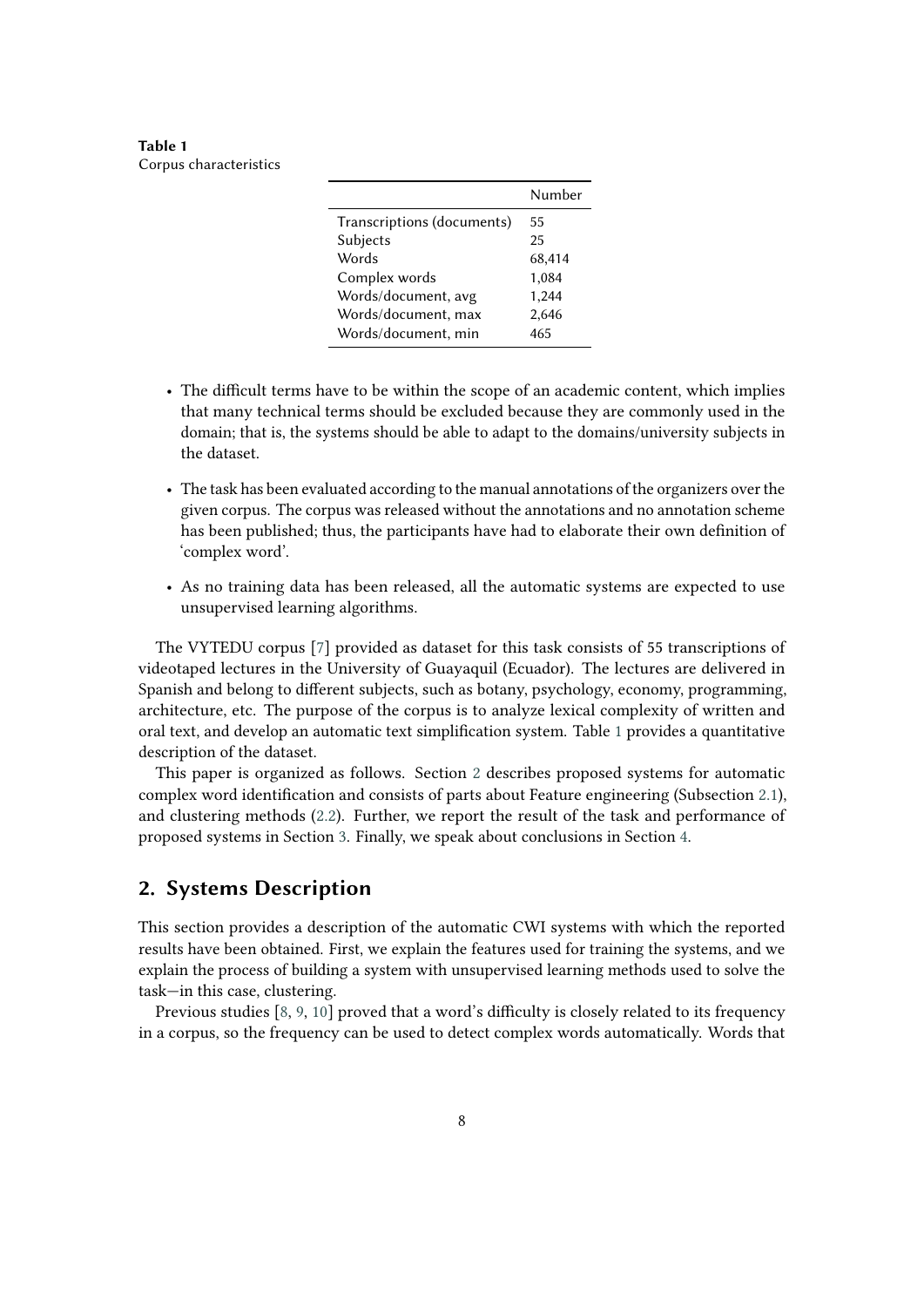rarely occur may be new to a reader or listener and thus not easy to understand. However, the frequency of a word may vary among domains, and the word's understandability may vary with the reader's or listener's familiarity with the topic. For instance, the word 'inflation' may be easy to understand for those who have thorough knowledge of finances, but difficult for a student that has just started economical studies. Our CWI system takes into account word frequency not only in a given text or in the corpus, but also in the domain of the target text.

### <span id="page-2-0"></span>**2.1. Features**

Several word-level features have been selected to be used in the clustering process. These features are based on length, frequencies and probabilities of the words and their lemmas in large corpora, domain-related corpora and in the VYTEDU documents. Word or lemma frequency is the count of all the occurrences in a given corpus. Word or lemma probability is the proportion of the frequency of a word/lemma to the total number of words/lemmas in the corpus. Frequency and probability in a large corpus is expected to separate commonly used words in all domains, while domain-specific metrics refer to well-known terminology of the domain.

We have used the Spanish Wikipedia data dump and category list from March 20, 2020 [\[11\]](#page-6-4) and WikiExtractor [\[12\]](#page-6-5) to get a large corpus of text in Spanish. We have also extracted domainspecific corpora related to the each subject in the VYTEDU dataset. We first mapped manually Wikipedia categories to the 25 subjects encountered in the dataset (e.g., *Contabilidad*, accounting, *Investigación*, research, etc.). Then, we selected all the Wikipedia articles in each category and immediate sub-categories in the category hierarchy. The resulting domain-specific corpora contain 71 to 1,432 articles, depending on how broadly the topic of the subject is represented in Wikipedia. The whole Wikipedia corpus have been tokenized, and domain-specific corpora and VYTEDU documents have been tokenized and also lemmatized. All the pre-processing has been done with spaCy's [\[13\]](#page-6-6) statistical model es core news  $\sin$ , pretrained on the AnCora and Spanish WikiNER.

The features are explained below.

- **Lemma length**: Each word's lemma's length is calculated. Word length is a common measure of text complexity; for instance, average word length is used in Flesch-Kincaid readability tests [\[14\]](#page-6-7), and the Automated Readability Index [\[15\]](#page-7-0) takes into account proportion of words and characters.
- **Lemma frequency in the subject documents:** We calculate the frequency of all lemmas in the documents of given subjects in the VYTEDU corpus.
- **Number of synsets in WordNet:** We take the number of synsets in the Spanish WordNet [\[16\]](#page-7-1) for each lemma using NLTK Toolkit[\[17\]](#page-7-2). According to the studies of [\[18\]](#page-7-3), it has been known that older—therefore better known—words are more polysemous than recent words, and that frequently used words are more polysemous than infrequent ones. Hence, we assume that the more polysemous a word is, the less complex it is likely to be.
- **Lemma frequency in domain corpora:** We calculate the frequency of all lemmas in the domain-specific corpora.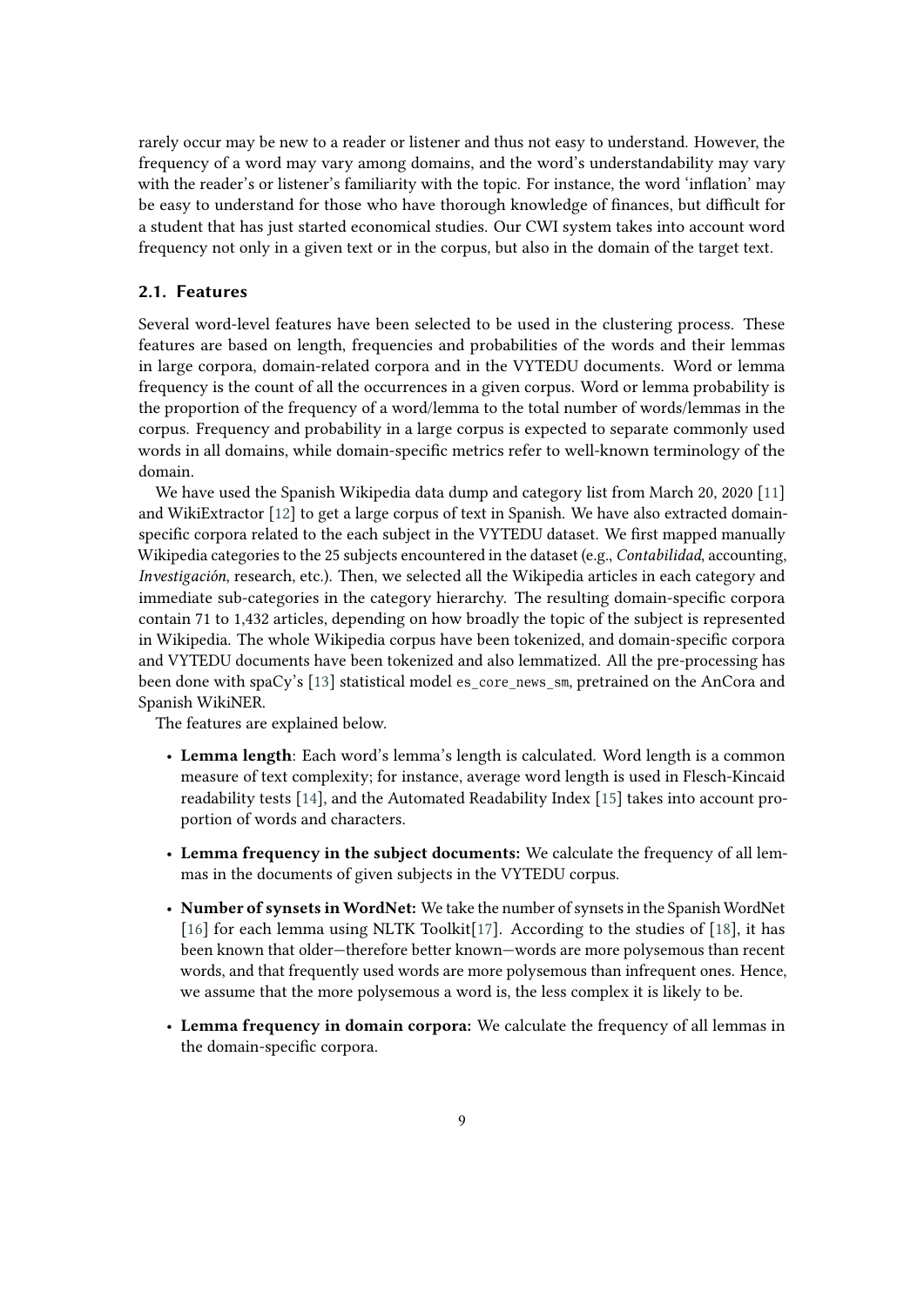

<span id="page-3-1"></span>**Figure 1:** The process of feature engineering using large corpora from Wikipedia

- **Lemma probability in domain corpora:** We calculate the probability of all lemmas in the domain-specific corpora.
- **Word frequency in Wikipedia:** We calculate the frequency of all words in the Wikipedia.
- **Word probability in Wikipedia:** We calculate the probability of all words in the Wikipedia.

All features were normalized from 0 to 1. The workflow of the process is shown in Figure [1](#page-3-1)

## <span id="page-3-0"></span>**2.2. Clustering**

We use clustering as the unsupervised learning method to classify the words in the documents in VYTEDU corpus. The clustering process has been carried out with each domain-related dataset separately, grouping the documents by subject, in order to obtain domain-specific complex words.

As a pre-processing step, we have automatically extracted words candidate to be complex from the VYTEDU dataset. First, we have computed a bag of words by tokenizing and lemmatizing the dataset. Next, we have filtered out stopwords and words that do not belong to meaningful parts of speech, namely, substantives, verbs, adjectives and adverbs. We argue that the removed words are never complex, regardless of the context they occur in. Next, we have lemmatized all the target words.

Then, the clustering has been carried out as follows. We have assigned a feature vector to each target word from pre-calculated values explained in Section [2.1.](#page-2-0) We have used the lemma of the word for some of the features: lemma length, lemma frequency in the subject-grouped documents in VYTEDU corpus, number of synsets in WordNet, and frequency and probability in the domain-related corpus. In addition, we have used the word itself to assign word frequency and probability in Wikipedia. The obtained vector has size  $7 \times 28$ , 798, i.e., the number of features times the total number of words candidate to be complex.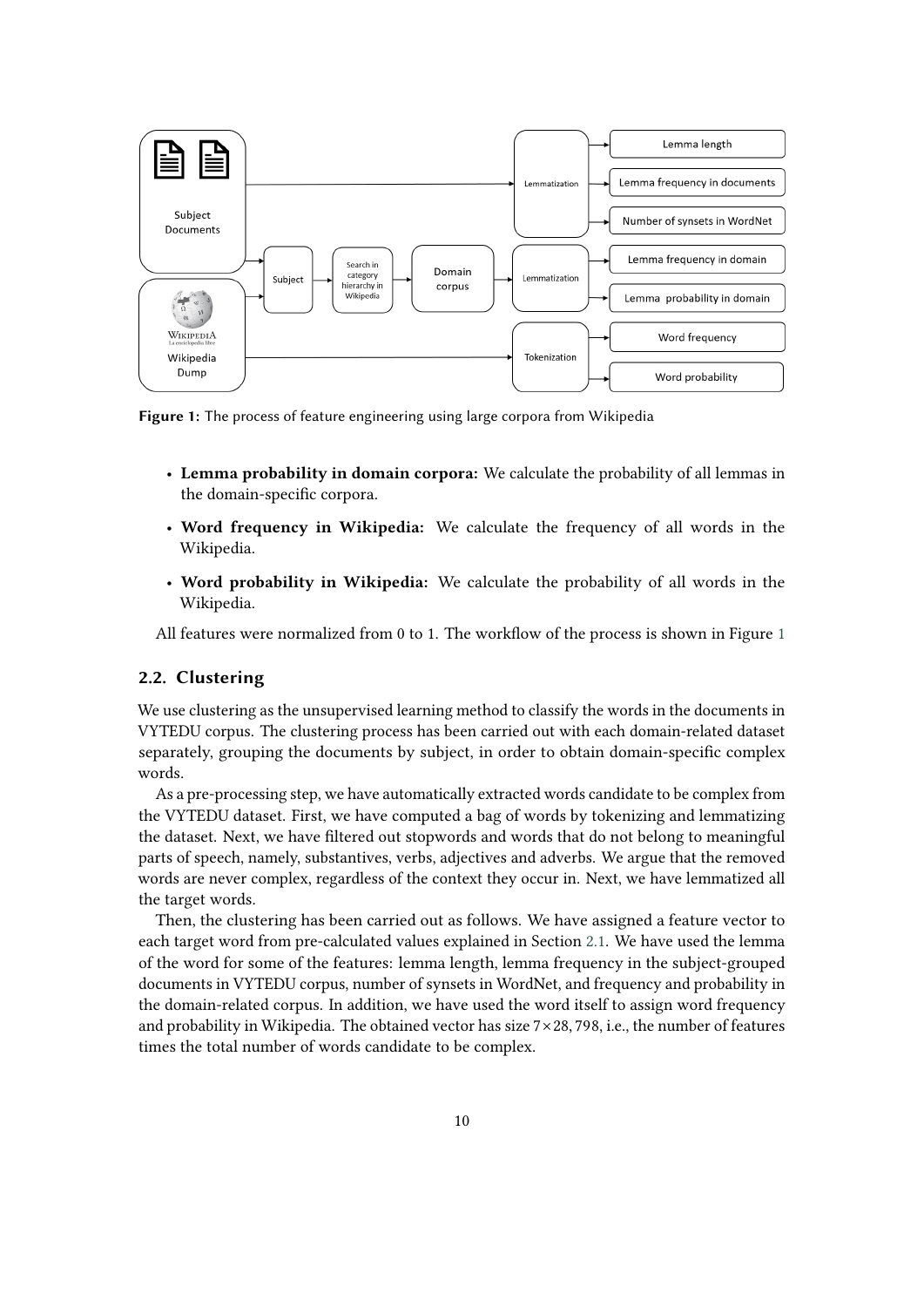

<span id="page-4-1"></span>**Figure 2:** The workflow of the clustering process

In order to select the clustering methods and the adequate parameters, previously we conducted various experiments with annotated corpus from SemEval 2018 task in Spanish [\[2\]](#page-6-8). As a result, we have applied two best performing clustering methods—Gaussian Mixture Models (GMM) [\[19\]](#page-7-4) and K-means [\[20\]](#page-7-5)—to form two clusters, with the intention that one of the clusters comprises complex words and the other simple words. The GMM model uses spherical covariance. The K-means model uses Elkan's algorithm [\[21\]](#page-7-6). Both models have been implemented in Python with the scikit-learn framework [\[22\]](#page-7-7).

Once the clusters have been established, the system must be able to assign a label (i.e., simple or complex) to each of them. On the grounds that less frequent, probable and polysemous words are more likely to be difficult, we automatically assign the label 'complex' to the words in the cluster with the lowest average value of features.

The entire workflow of the clustering process is depicted in Figure [2.](#page-4-1)

# <span id="page-4-0"></span>**3. Results**

We have presented three runs of the system:

- Run 1: A GMM clustering model trained on all the features (described in Section [2.1\)](#page-2-0).
- Run 2: A K-means clustering model trained on all the features.
- Run 3: A K-means clustering model trained on all the features except the number of synsets in WordNet.

The systems have been evaluated in terms of Accuracy, Precision, Recall, and F1-score, F1 score being the key metric to compare classification systems. In addition, we provide one more metric—G-score—, which consists in the harmonic mean of Accuracy and Recall. The G-score was used in the previous shared tasks [\[2\]](#page-6-8) because it is important in the task of CWI to minimise the number of false negatives (i.e., complex words being identified as simple) and false positives (i.e., simple words being identified as complex), and also maximise the number of true positives (i.e., complex words identified as complex). One method to measure whether a system achieves these goals, is to give more emphasis to Accuracy to account for the former two and Recall for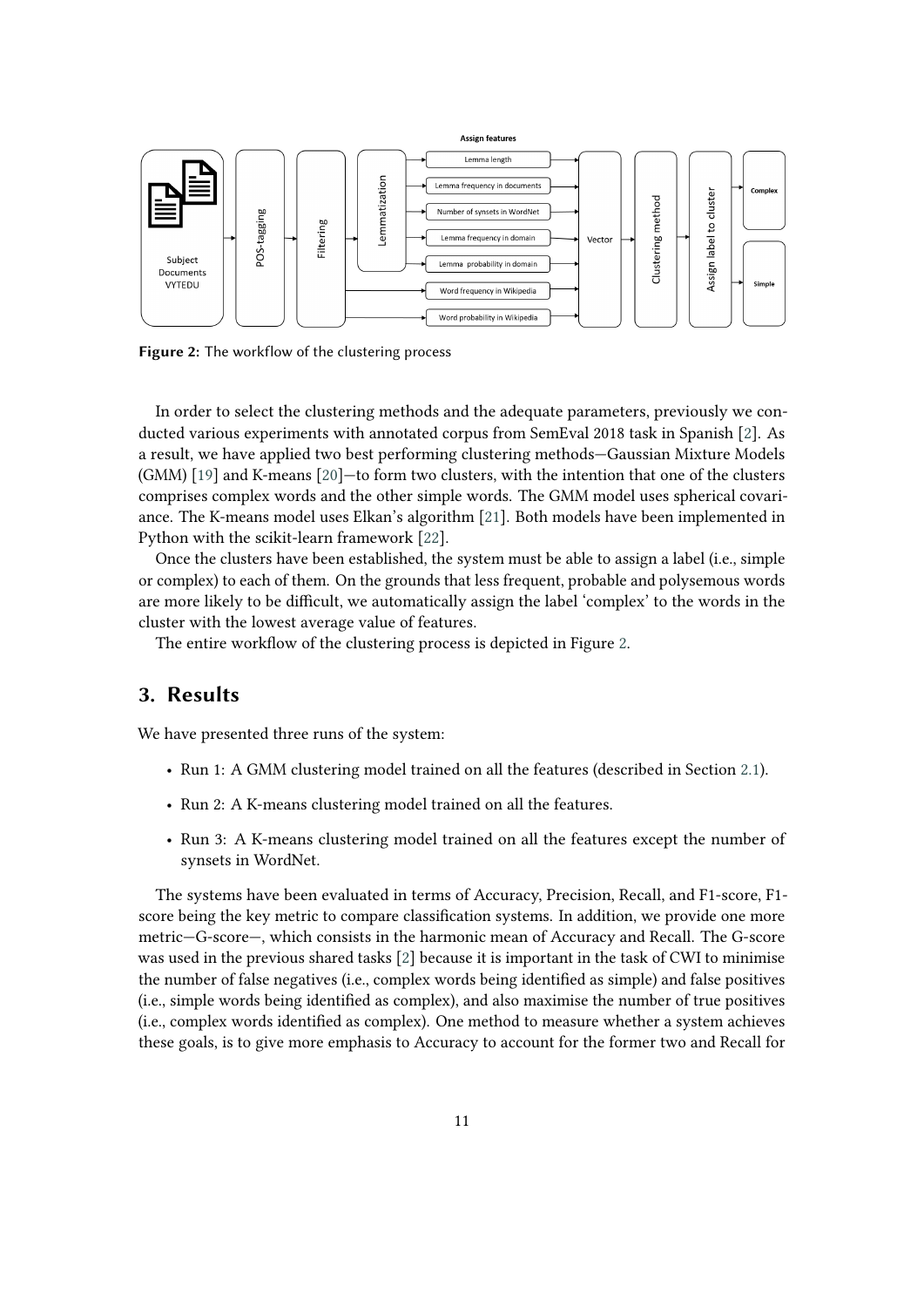| System      | Accuracy | Precision | Recall | F1 score | G score | # $CW$ |
|-------------|----------|-----------|--------|----------|---------|--------|
| Run 1       | 90.55    | 9.68      | 59.69  | 16.66    | 71.95   | 6,682  |
| Run 2       | 88.68    | 9.18      | 68.82  | 16.20    | 77.50   | 8.123  |
| Run 3       | 91.29    | 10.40     | 59.32  | 17.70    | 71.91   | 6,158  |
| Organizers  | 92.17    | 12.32     | 65.50  | 20.74    | 76.58   | 5,794  |
| <b>Best</b> | 98.25    | 34.16     | 22.67  | 27.25    | 36.84   | 726    |

<span id="page-5-1"></span>**Table 2** Results of the proposed systems

the latter. This measure considers the minority of the complex class in any text and therefore gives less weight to the false positives. It is possible to tune the system towards higher recall by regulating the proportion between complex words and all words of the corpus.

The results of the proposed systems are shown in Table [2.](#page-5-1) The challenging nature of the task is reflected in the performance of the systems of all participants. High accuracy with low precision is a result of the imbalanced dataset, where the positive class is underrepresented: there were only 1,084 complex words from 68,414, that is 1.6% of all the words of the corpus.

Our best performing system in terms of F1 score (Run 3) is built without the WordNet feature; thus, we can conclude that this feature is not as relevant for this task. If we take G-score into consideration, the most proficient system is Run 2, which uses all the available features and the K-means clustering method.

# <span id="page-5-0"></span>**4. Conclusions**

Automatic complex word detection with unsupervised methods is a highly challenging task for various reasons. First of all, the definition of complex word is very subjective and depends on the annotators, their level of education, whether they are familiar with the domain, and so on. Secondly, no criteria has been provided about what a complex word is in this particular task. That is why our system is based on the intuition that frequency of the word in a given corpus and its polysemy in WordNet may give significant information. At last, the task of CWI always deals with unbalanced data, where the proportion of complex words depends on the level of difficulty of the text. Our systems consider the domain of the document, but not its difficulty.

Our systems leverage a semi-automatic process of corpus extraction from Wikipedia, based on manual formatting of the subjects. One of the possible improvements could be creating an automatic topic modeling system. This method may also be used to create silver labels for further training supervised learning models.

## **Acknowledgments**

This work has been supported by Vicomtech and partially funded by the project DeepReading (RTI2018-096846-B-C21, MCIU/AEI/FEDER,UE)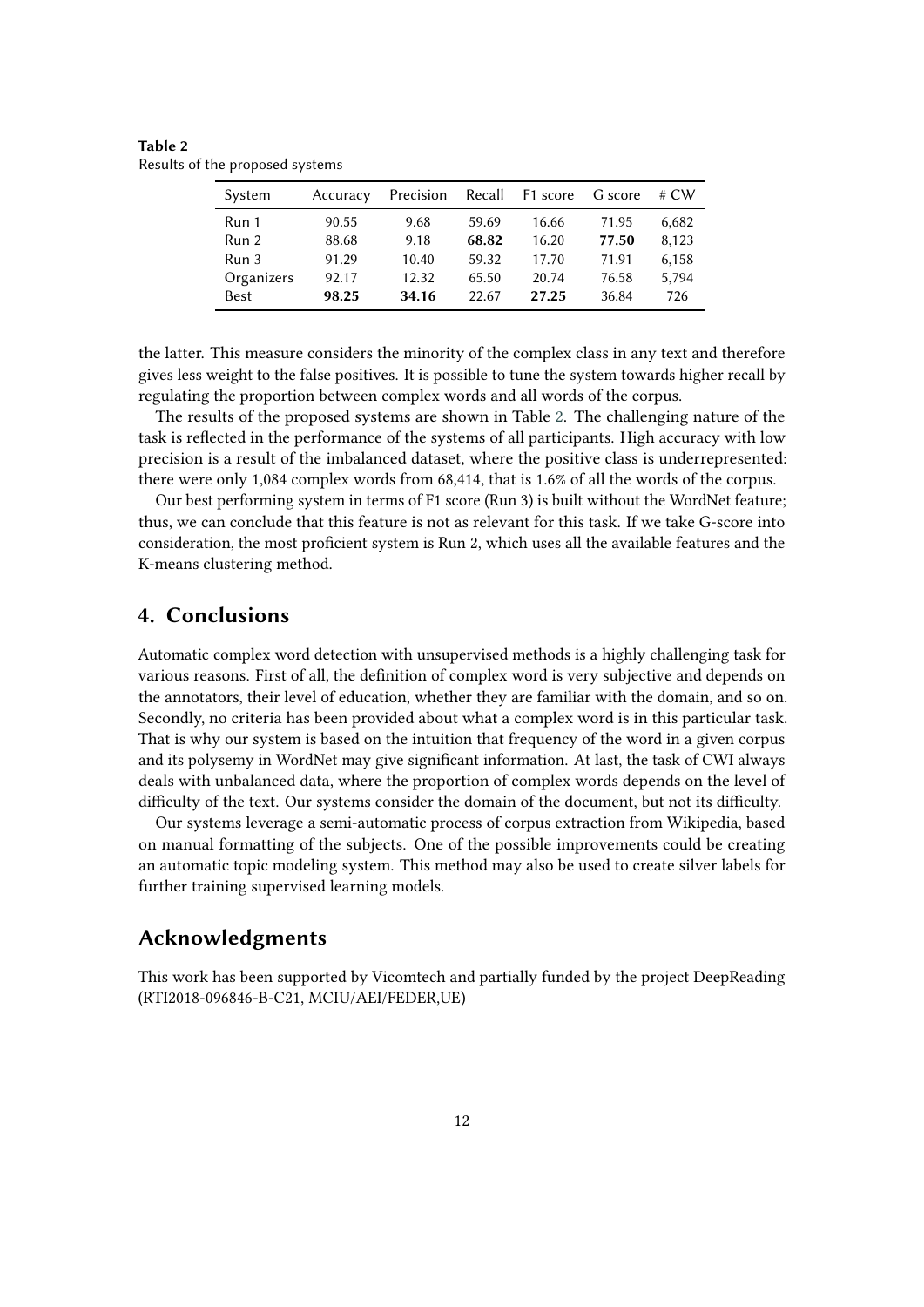# **References**

- [1] M. Shardlow, A Comparison of Techniques to Automatically Identify Complex Words., in: 51st Annual Meeting of the Association for Computational Linguistics Proceedings of the Student Research Workshop, Association for Computational Linguistics, Sofia, Bulgaria, 2013, pp. 103–109.
- <span id="page-6-8"></span>[2] G. Paetzold, L. Specia, SemEval 2016 Task 11: Complex Word Identification, in: Proceedings of the 10th International Workshop on Semantic Evaluation (SemEval-2016), Association for Computational Linguistics, San Diego, California, 2016, pp. 560–569. doi:10.18653/v1/  $S16 - 1085.$
- [3] S. M. Yimam, C. Biemann, S. Malmasi, G. Paetzold, L. Specia, S. Štajner, A. Tack, M. Zampieri, A Report on the Complex Word Identification Shared Task 2018, in: Proceedings of the Thirteenth Workshop on Innovative Use of NLP for Building Educational Applications, Association for Computational Linguistics, New Orleans, Louisiana, 2018, pp. 66–78. doi:10.18653/v1/W18-0507.
- [4] G. Paetzold, L. Specia, SV000gg at SemEval-2016 Task 11: Heavy Gauge Complex Word Identification with System Voting, in: Proceedings of the 10th International Workshop on Semantic Evaluation (SemEval-2016), Association for Computational Linguistics, San Diego, California, 2016, pp. 969-974. doi:10.18653/v1/S16-1149.
- [5] S. Gooding, E. Kochmar, CAMB at CWI Shared Task 2018: Complex Word Identification with Ensemble-Based Voting, in: Proceedings of the Thirteenth Workshop on Innovative Use of NLP for Building Educational Applications, Association for Computational Linguistics, New Orleans, Louisiana, 2018, pp. 184-194. doi:10.18653/v1/W18-0520.
- [6] J. Otriz Zambrano, A. Montejo-Ráez, AlexS 2020: Lexical Analysis Task at SEPLN, in: Proceedings of the Iberian Languages Evaluation Forum (IberLEF 2020), CEUR-WS, Malaga, Spain, 2020.
- <span id="page-6-0"></span>[7] J. A. Ortiz Zambrano, A. Montejo-Ráez, VYTEDU: Un Corpus de Vídeos y sus Transcripciones para Investigación en el Ámbito Educativo, Procesamiento del Lenguaje Natural 59 (2017) 167–170.
- <span id="page-6-1"></span>[8] L. Specia, S. K. Jauhar, R. Mihalcea, SemEval-2012 Task 1: English Lexical Simplification, in: \*SEM 2012: The First Joint Conference on Lexical and Computational Semantics – Volume 1: Proceedings of the main conference and the shared task, and Volume 2: Proceedings of the Sixth International Workshop on Semantic Evaluation (SemEval 2012), Association for Computational Linguistics, Montréal, Canada, 2012, pp. 347–355.
- <span id="page-6-2"></span>[9] G. H. Paetzold, L. Specia, A Survey on Lexical Simplification, J. Artif. Int. Res. 60 (2017) 549 -- 593. doi:10.1613/jair.5526.
- <span id="page-6-3"></span>[10] T. Kajiwara, M. Komachi, Complex Word Identification Based on Frequency in a Learner Corpus, in: Proceedings of the Thirteenth Workshop on Innovative Use of NLP for Building Educational Applications, Association for Computational Linguistics, New Orleans, Louisiana, 2018, pp. 195-199. doi:10.18653/v1/W18-0521.
- <span id="page-6-4"></span>[11] Wikimedia, Wikimedia Downloads, 2020. URL: [https://dumps.wikimedia.org/.](https://dumps.wikimedia.org/)
- <span id="page-6-5"></span>[12] G. Attardi, Wikiextractor, 2015. URL: [https://github.com/attardi/wikiextractor.](https://github.com/attardi/wikiextractor)
- <span id="page-6-6"></span>[13] spaCy.io, spaCy, 2016. URL: [https://spacy.io/.](https://spacy.io/)
- <span id="page-6-7"></span>[14] R. Flesch, A New Readability Yardstick, The Journal of Applied Psychology 32 (1948)